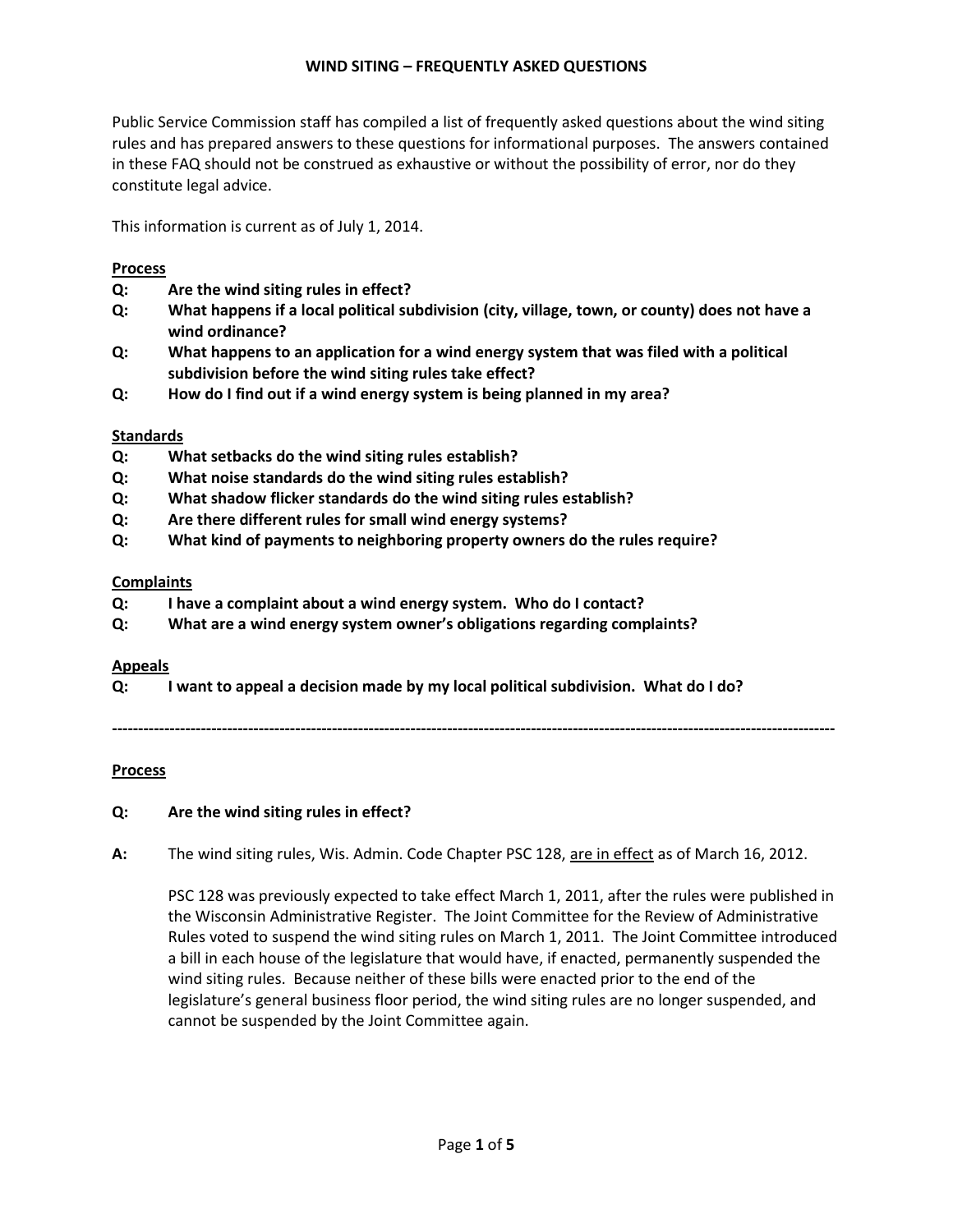## **Q: What happens if a local political subdivision (city, village, town, or county) does not have a wind ordinance?**

**A:** Political subdivisions are not required to regulate wind energy systems. If a political subdivision does not have a wind ordinance, when the political subdivision receives an application for a wind energy system, by statute it has a defined period of time to consider and adopt an ordinance if it so chooses.

If the political subdivision does not adopt an ordinance, then there are no substantive wind siting requirements in that jurisdiction. If a city, village or town within a county does not adopt a wind siting ordinance, but the county has a wind siting ordinance, then the terms of the county ordinance will apply.

The wind siting rules do not establish statewide wind siting requirements. The rules establish a level of regulation which local political subdivisions may not be more restrictive than, if the local political subdivision chooses to regulate wind energy systems. Some procedural parts of the wind siting rules do apply regardless of whether a jurisdiction has a wind siting ordinance. These rules include topics such as notices, complaints, appeals, and the decommissioning process.

## **Q: What happens to an application for a wind energy system that was filed with a political subdivision before the wind siting rules take effect?**

**A:** The wind siting rules do not apply to applications filed before the rules take effect. The state statutes governing local regulation of wind energy systems would still apply to the political subdivision's review of the application. See Wis. Stat. § 66.0401.

An applicant may withdraw an application filed before the rules take effect and subsequently refile the application. If the application is withdrawn and refilled after the rules take effect, then the rule would apply to the application and the political subdivision's review.

# **Q: How do I find out if a wind energy system is being planned in my area?**

**A:** The wind siting rules require wind energy system owners to send out several notices to neighboring landowners about a planned wind energy system. Generally, before filing an application with a political subdivision, a wind energy system owner must send out a notice to landowners within one mile of a planned wind turbine host property, as well as to political subdivisions within which the wind energy system will be located. This notice must include a description and map of the planned wind energy system, and contact information for the wind energy system owner. The wind energy system owner must also send out another more detailed notice to landowners within one mile when the application for approval is filed with the political subdivision.

A political subdivision that receives an application for a wind energy system must also publish a notice about the application, the timeline for review, and how to submit public comments on the application.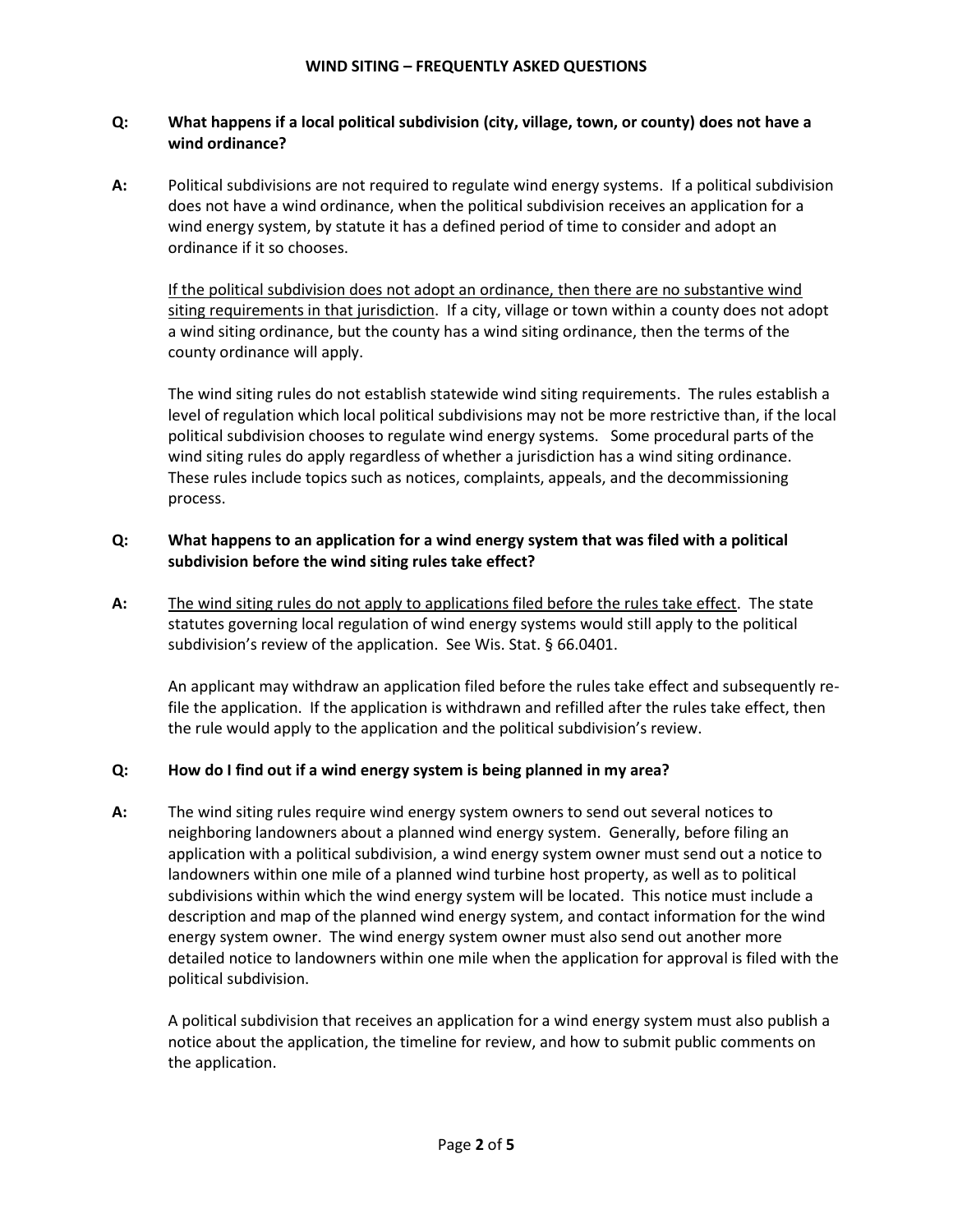## **Standards**

#### **Q: What setbacks do the wind siting rules establish?**

**A:** A political subdivision may establish setback requirements equal to or less restrictive than the setbacks described in Wisconsin Administrative Code § PSC 128.13, or 128.61(3) for small wind energy systems. Under the current rules, generally a political subdivision may require a large wind turbine to be set back up to 1250 feet from a neighboring residence, if that neighbor is not also a wind turbine host.

Additionally, a political subdivision may establish noise and shadow flicker standards that would result in wind turbines being set back from a neighboring residence to achieve the required noise and shadow flicker standards. The noise and shadow flicker standards a political subdivision may impose may result in wind turbines being "set back" farther than the setbacks described in Wis. Admin. Code §§ PSC 128.13 or 128.61(3). For example, a political subdivision may establish a shadow flicker standard that, due to the direction of the proposed wind turbine relative to a particular neighboring residence, causes the wind turbine to need to be placed 1400 feet from the neighboring residence in order to meet the shadow flicker standard.

## **Q: What noise standards do the wind siting rules establish?**

**A:** A political subdivision may establish noise requirements equal to or less restrictive than the noise standards described in Wis. Admin. Code § PSC 128.14. Generally, a political subdivision may require a wind energy system to produce noise no greater than 50 dBA during the day and 45 dBA at night.

## **Q: What shadow flicker standards do the wind siting rules establish?**

**A:** A political subdivision may establish shadow flicker requirements equal to or less restrictive than the shadow flicker standards described in Wis. Admin. Code § PSC 128.15. Generally, a political subdivision may prohibit a wind energy system from producing shadow flicker more than 30 hours per year, and may require a wind energy system owner to mitigate shadow flicker that occurs 20 or more hours per year.

## **Q: Are there different rules for small wind energy systems?**

**A:** Yes, some of the wind siting rules are different for or do not apply to small wind energy systems. A small wind energy system is defined as a wind energy system that has a total installed nameplate capacity of 300 kilowatts or less and that consists of individual wind turbines that have an installed nameplate capacity of not more than 100 kilowatts.

For example, while a political subdivision may require most wind energy systems to use computer modeling to forecast shadow flicker, a political subdivision may not require this modeling for a small wind energy system. While a political subdivision may require most wind energy systems to offer compensation to neighboring landowners, a political subdivision may not require small wind energy system owners to offer their neighbors compensation. For a list of the rules that are different or do not apply for small wind energy systems, see Wis. Admin. Code §§ PSC 128.60 and 128.61.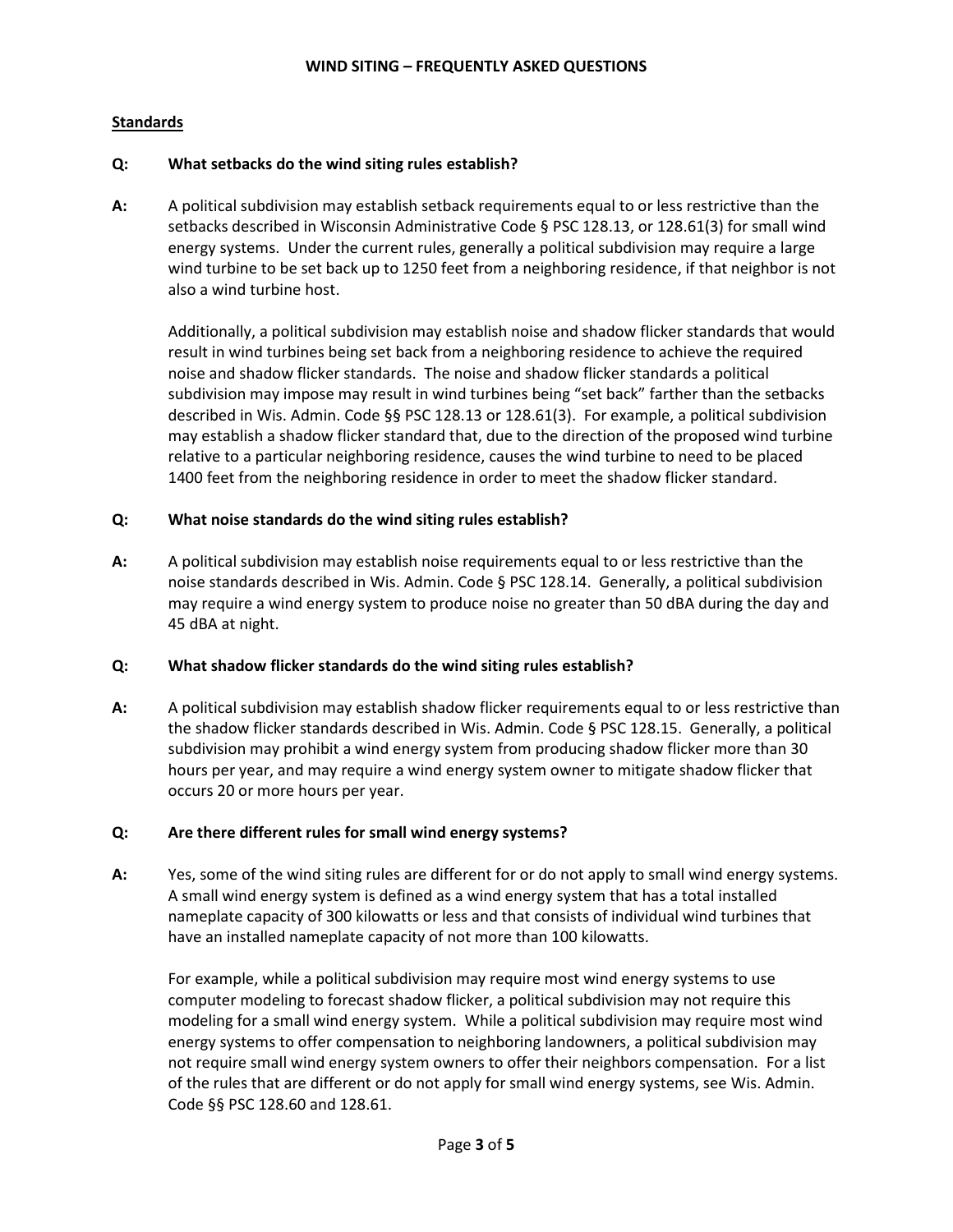## **Q: What kind of payments to neighboring property owners do the rules require?**

**A:** Wis. Admin. Code § PSC 128.33(3) allows a local political subdivision to require a wind energy system owner to offer compensation to certain neighboring property owners that are not wind turbine hosts. Unless and until a local political subdivision imposes such a requirement, there is no requirement for a wind energy system owner to compensate neighboring property owners.

Under the rules, a political subdivision may generally require a wind energy system owner in 2011 to offer neighbors an annual payment of up to \$600 if one wind turbine will be located within 0.5 mile of their residence; up to \$800 if two wind turbines will be located within 0.5 mile of their residence; and up to \$1,000 if three or more wind turbines will be located within 0.5 mile of their residence. These amounts are subject to annual inflationary adjustments beginning in 2012. Please contact the PSC directly for current maximums.

## **Complaints**

## **Q: I have a complaint about a wind energy system. Who do I contact?**

**A:** In general, for a wind energy system under 100 megawatts in size, an aggrieved person must first make their complaint to the owner of the wind energy system.

If the complaint is not resolved within 45 days of the day the wind energy system owner receives the complaint, the complainant may petition the local political subdivision for review of the complaint. A local political subdivision's decision on review of a complaint may be appealed to the Public Service Commission. See below for more details on appeals.

If you have a complaint about a wind energy system that is 100 megawatts or more in size, you may file your complaint with the Public Service Commission. More information about filing a complaint with the Public Service Commission is available here: [http://psc.wi.gov/consumerInfo/complaints/index-complaints.htm.](http://psc.wi.gov/consumerInfo/complaints/index-complaints.htm)

## **Q: What are a wind energy system owner's obligations regarding complaints?**

**A:** A wind energy system owner must use reasonable efforts to resolve complaints and shall investigate complaints regarding the wind energy system at the system owner's expense. A wind energy system owner must also maintain a log of all complaints received regarding the wind energy system, and must establish a complaint resolution process.

Additional wind energy system owner obligations regarding complaints can be found in Wis. Admin. Code § PSC 128.40(2). Exceptions for small wind energy systems are noted in Wis. Admin. Code §§ PSC 128.60 and 128.61.